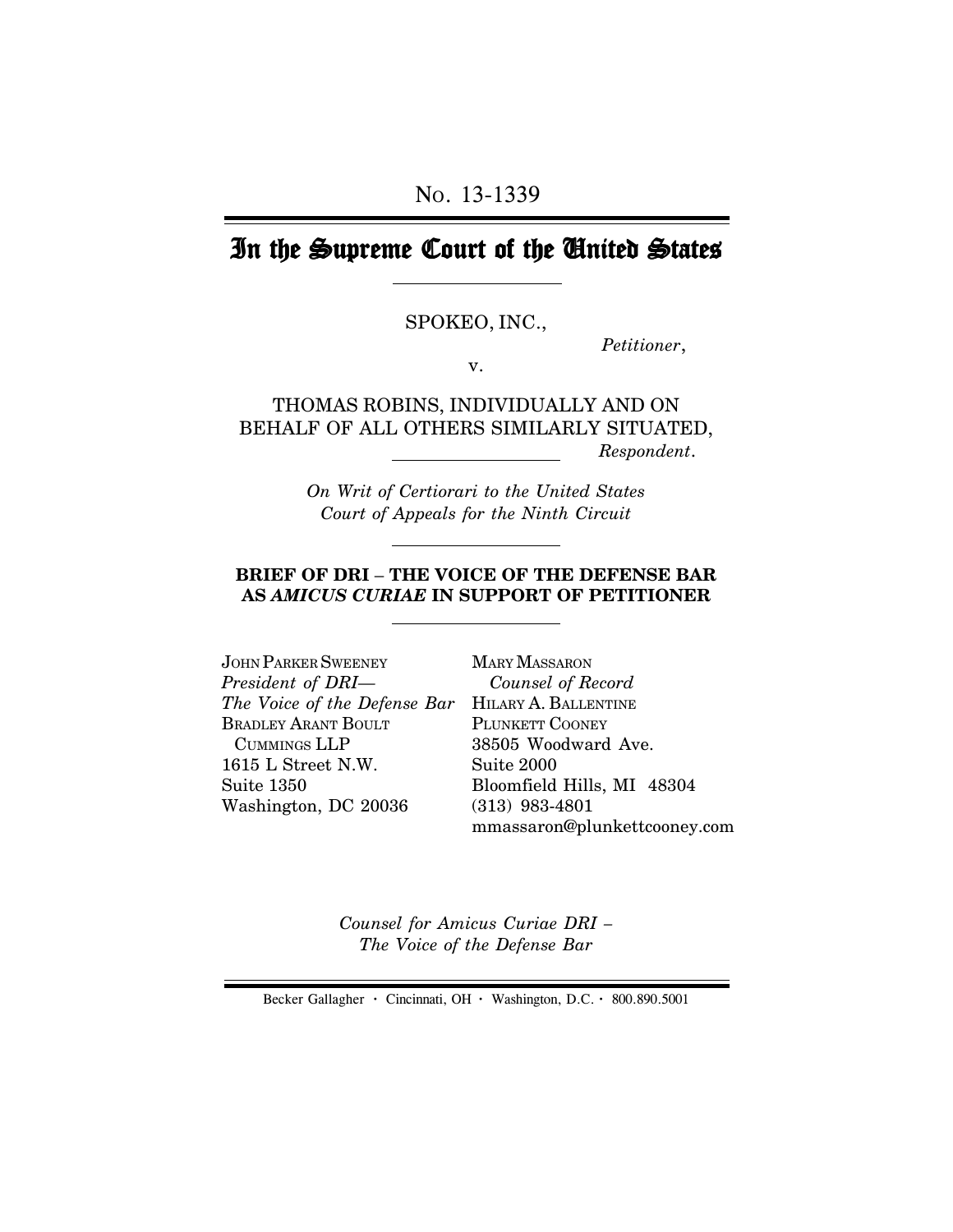# **TABLE OF CONTENTS**

| TABLE OF AUTHORITIES  ii                                                                                                                                                                                                                                                                                    |
|-------------------------------------------------------------------------------------------------------------------------------------------------------------------------------------------------------------------------------------------------------------------------------------------------------------|
| STATEMENT OF INTEREST OF AMICUS                                                                                                                                                                                                                                                                             |
| SUMMARY OF THE ARGUMENT  3                                                                                                                                                                                                                                                                                  |
|                                                                                                                                                                                                                                                                                                             |
| A Congressionally-Created Private Right Of<br>Action, Based On A Bare Violation Of A Federal<br>Statute, Does Not Satisfy, Dispose Of, Or<br>Otherwise Lessen A Plaintiff's Obligation To<br>Establish Article III Standing, Including The<br>Existence Of Actual Injury. $\dots \dots \dots \dots \dots$ 5 |
| A. Constitutional standing is an indispensable<br>requirement of any federal suit. $\dots \dots \dots \dots$ 5                                                                                                                                                                                              |
| B. The mere violation of a statutory right does not<br>satisfy constitutional standing absent a concrete,                                                                                                                                                                                                   |
| C. Public policy considerations support a<br>reversal. $\ldots \ldots \ldots \ldots \ldots \ldots \ldots \ldots \ldots 10$                                                                                                                                                                                  |
|                                                                                                                                                                                                                                                                                                             |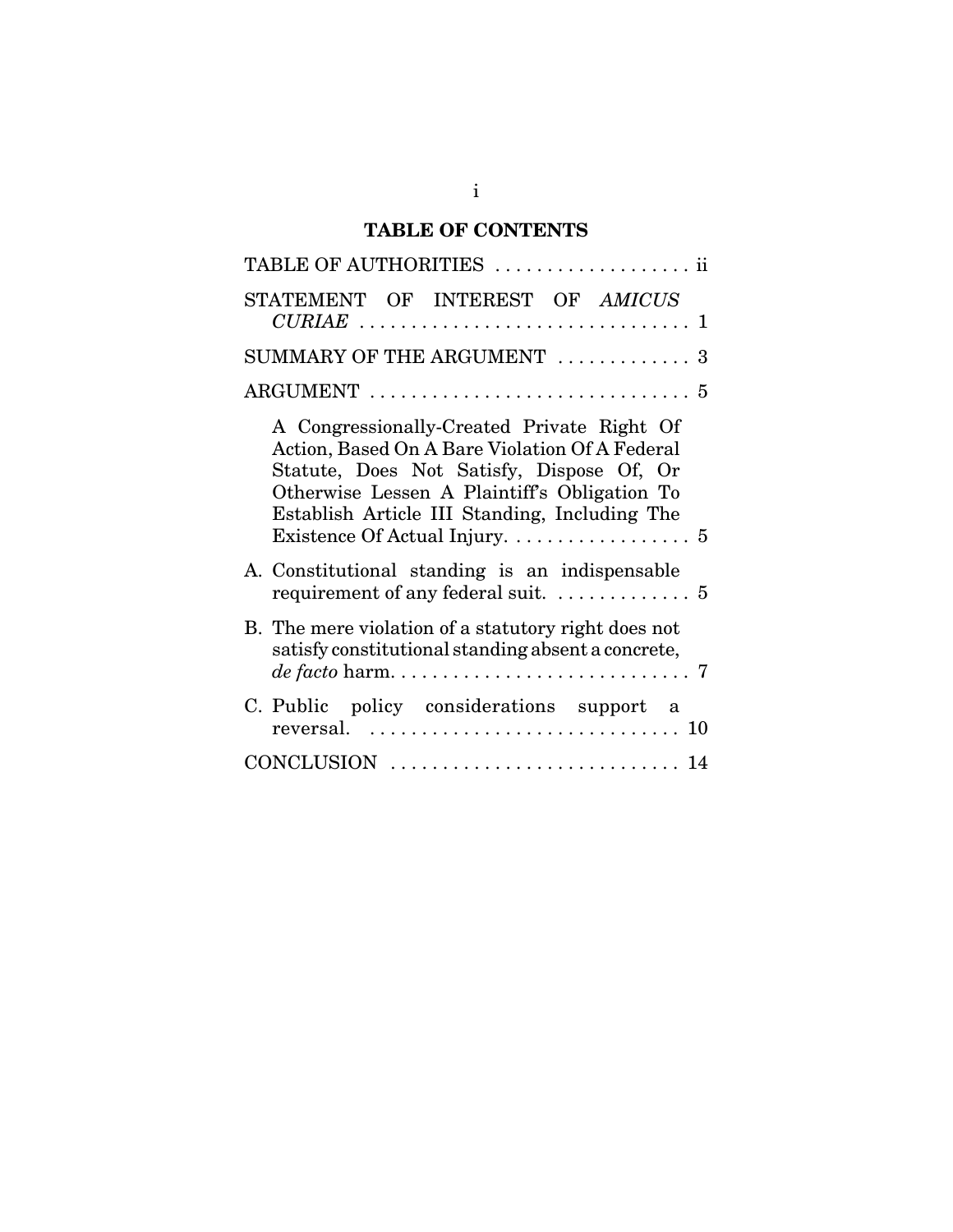## **TABLE OF AUTHORITIES**

### **CASES**

| Allee v. Medrano,                                                                                                            |
|------------------------------------------------------------------------------------------------------------------------------|
| Allen v. Wright,                                                                                                             |
| City of Los Angeles v. Lyons,                                                                                                |
| DaimlerChrysler Corp. v. Cuno,                                                                                               |
| David v. Alphin,                                                                                                             |
| Edwards v. First Am. Corp.,                                                                                                  |
| Fair Housing Council of Suburban Philadelphia v.<br>Main Line Times,                                                         |
| Friends of the Earth, Inc v. Laidlaw Environmental<br>Services,                                                              |
| Gambardella v. G. Fox & Co.,                                                                                                 |
| Gladstone, Realtors v. Village of Bellwood,                                                                                  |
| Hein v. Freedom From Religions Foundation, Inc.,<br>$551$ U.S. $587$ (2007) $\ldots \ldots \ldots \ldots \ldots \ldots 5, 6$ |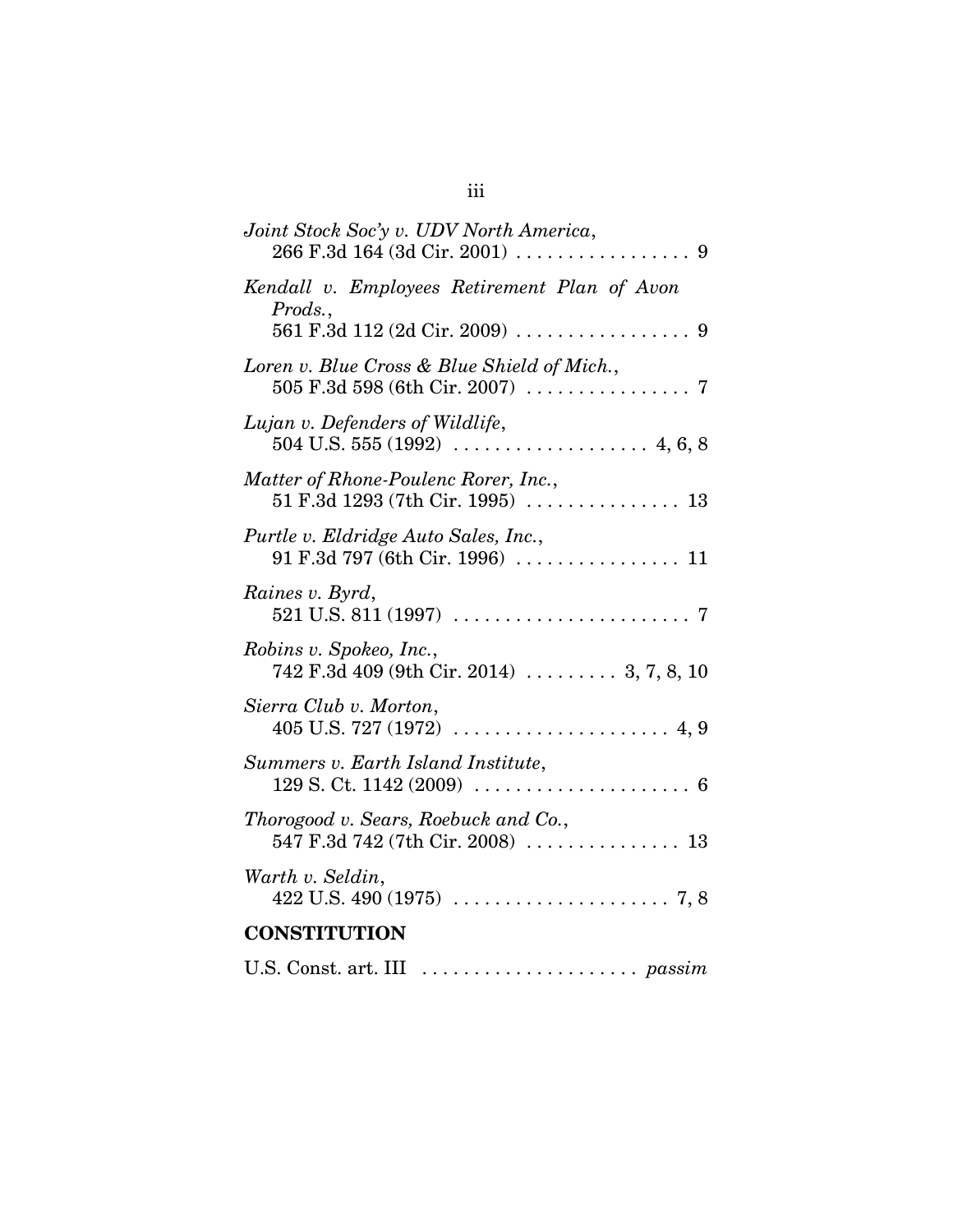| <b>STATUTES AND RULES</b>                  |
|--------------------------------------------|
|                                            |
|                                            |
|                                            |
|                                            |
| $15$ U.S.C. § 1681, <i>et seq</i> 2, 3, 11 |
|                                            |
|                                            |
|                                            |
|                                            |
|                                            |
|                                            |
|                                            |
|                                            |

### **OTHER AUTHORITIES**

| Brian A. Bender, et. al., A Gathering Storm: New |  |
|--------------------------------------------------|--|
| Developments in Climate Change Litigation,       |  |
|                                                  |  |

Bradley J. Bondi, *Facilitating Economic Recovery and Sustainable Growth Through Reform of the Securities Class-Action System: Exploring Arbitration as an Alternative to Litigation*, 33 Harv. J. L. & Pub. Pol'y 607 (Spring 2010) . . . 12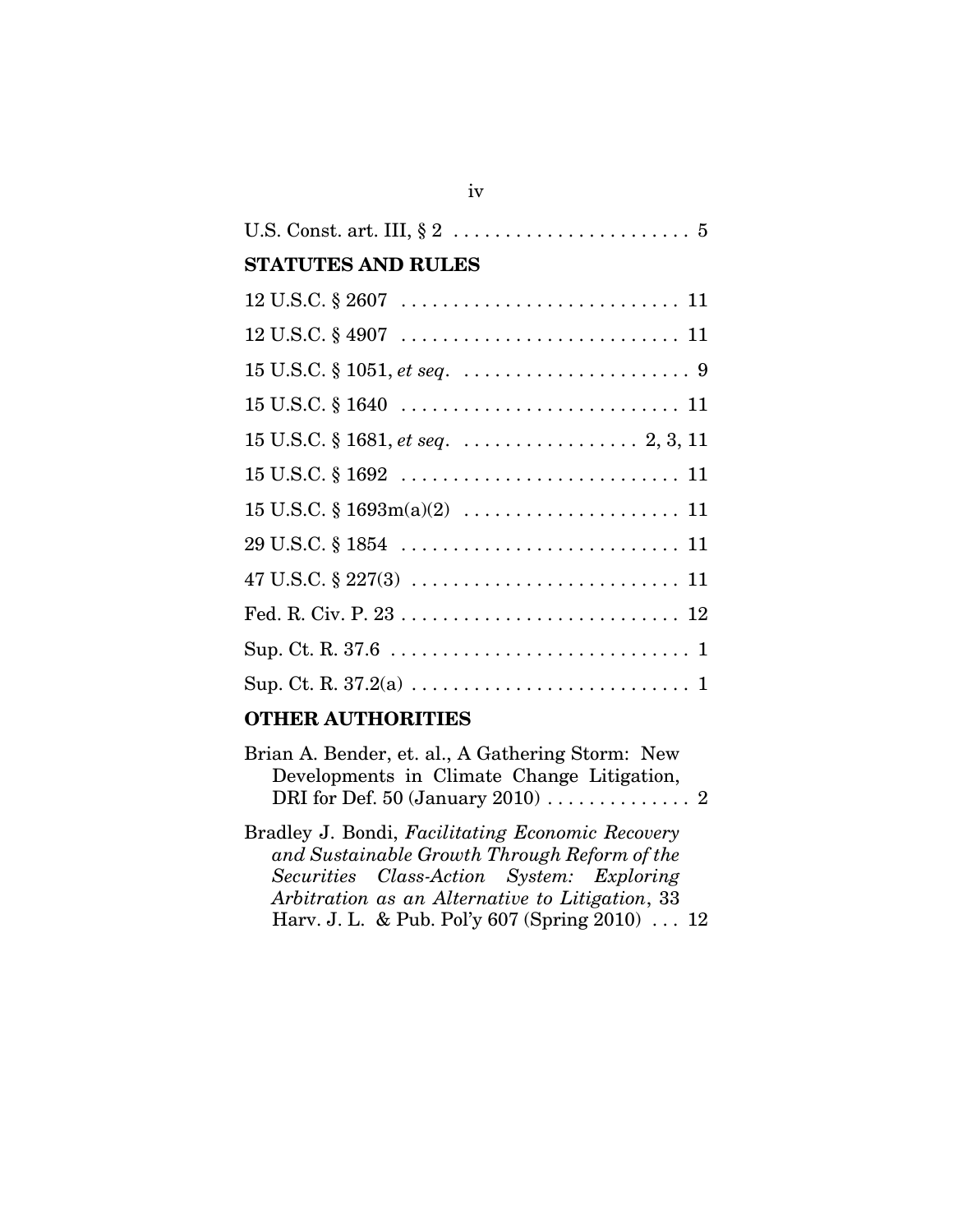| Nora Coleman, et. al., Stopped Before They Start:<br>Dismissing No-Injury Class Actions, DRI For                                                                                                                                                                                                                                                                     |
|----------------------------------------------------------------------------------------------------------------------------------------------------------------------------------------------------------------------------------------------------------------------------------------------------------------------------------------------------------------------|
| Felix Frankfurter, A Note on Advisory Opinions, 37                                                                                                                                                                                                                                                                                                                   |
| Henry J. Friendly, Federal Jurisdiction: A General                                                                                                                                                                                                                                                                                                                   |
| Jeffrey A. Holmstrand, Statutory Consumer Fraud<br>Act Claims: Enforcing the<br>Reliance Requirement, DRI For Def. 43 (October                                                                                                                                                                                                                                       |
| Barry F. McNiel, et. al., Mass Torts and Class<br>Actions: Facing Increased Scrutiny, 167 F.R.D.                                                                                                                                                                                                                                                                     |
| Michael O'Neil, Privacy and Surveillance Legal<br>Issues, Leading Lawyers on Navigating Changes<br>in Security Program Requirements and Helping<br><b>Clients Prevent Breaches - The Transformation</b><br>of the "Right to Privacy" and its Unintended<br>Liability Consequences, 2014 WL 10441<br>$(Aspatore Jan. 2014) \ldots \ldots \ldots \ldots \ldots 12, 13$ |
| John G. Roberts, Article III Limits On Statutory<br>Standing, 42 Duke L. R. 1219 (1983)  5                                                                                                                                                                                                                                                                           |
| Tracy A. Roman, Stretching - And Straining - The<br>Concept of <i>Tnjury</i> ', Law360, New York (Feb. 4.                                                                                                                                                                                                                                                            |
| Sheila B. Scheuerman, Due Process Forgotten: The<br>Problem of Statutory Damages and Class<br>Actions, 74 Mo. L. Rev. 103 (Winter 2009)  13                                                                                                                                                                                                                          |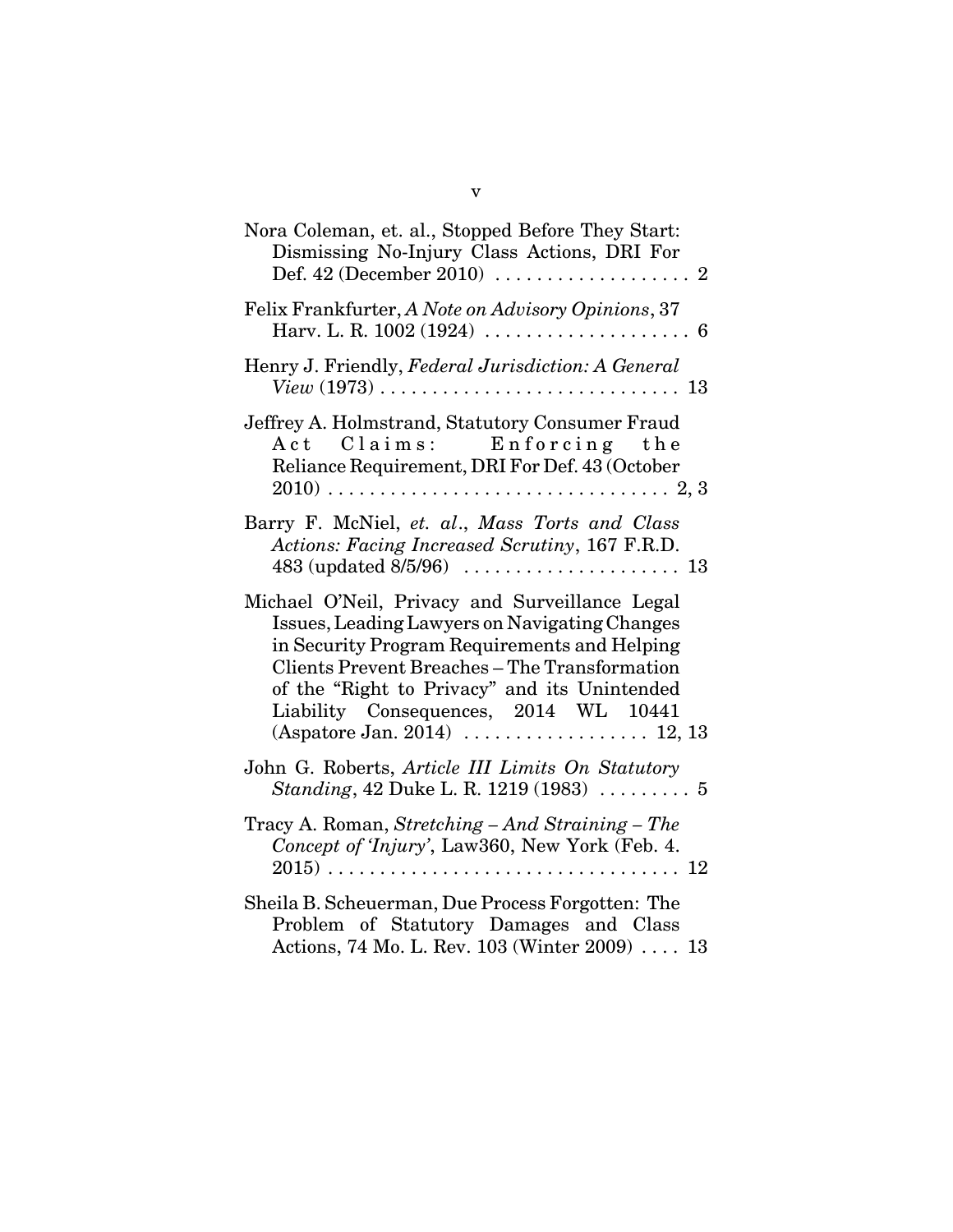Paul A. Scrudato, *et al*., *No Injury? No Prolem.*, Product Liability & Mass Torts Blog (May 31, 2015) . . . . . . . . . . . . . . . . . . . . . . . . . . . . . . . . . . 11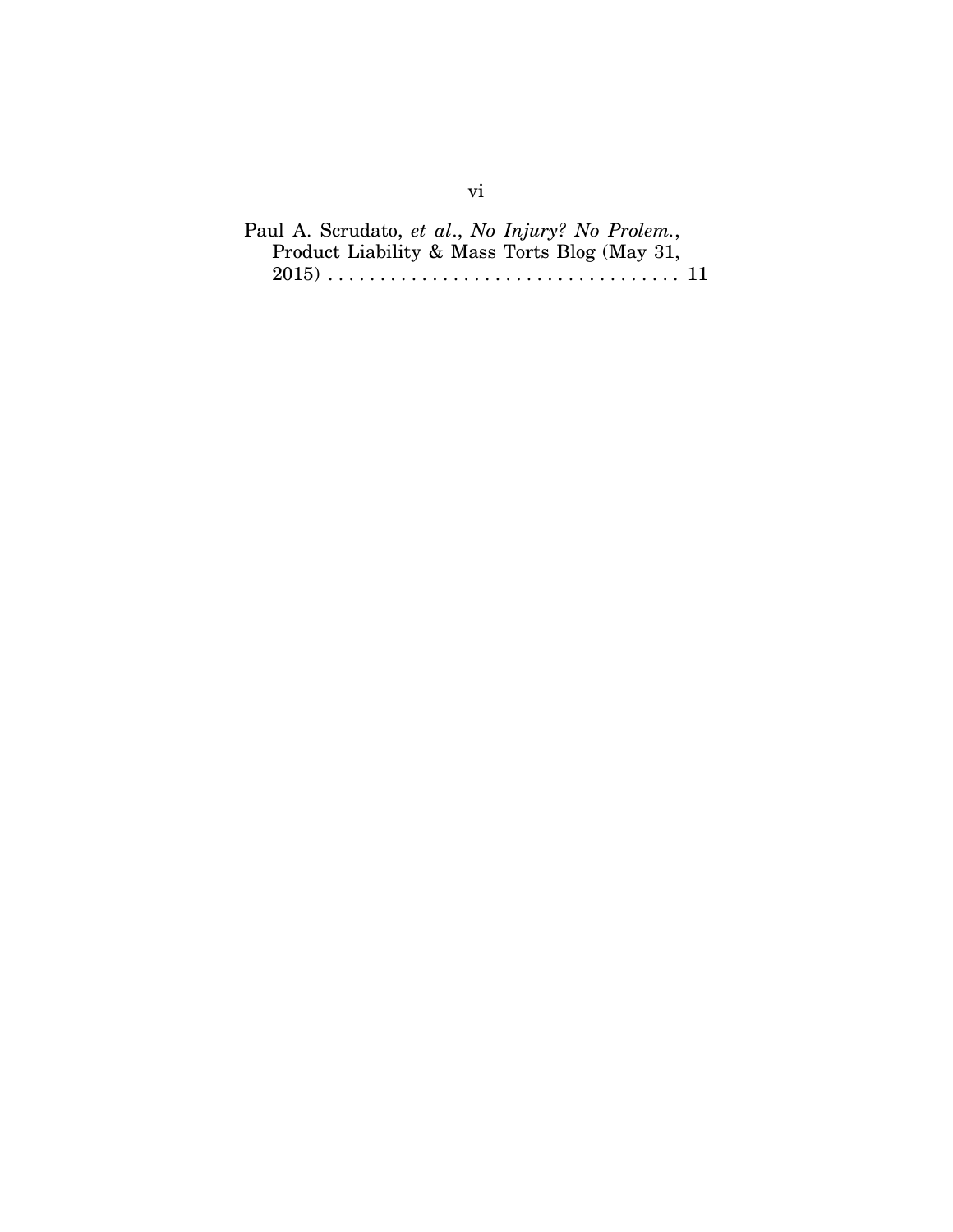### **STATEMENT OF INTEREST OF** *AMICUS CURIAE*<sup>1</sup>

*Amicus curiae* DRI – the Voice of the Defense Bar, is an international organization of more than 22,000 attorneys involved in the defense of civil litigation. DRI is committed to enhancing the skills, effectiveness, and professionalism of defense attorneys. Because of this commitment, DRI seeks to promote the role of defense attorneys, to address issues germane to defense attorneys and their clients, and to improve the civil justice system. DRI has long participated in the ongoing effort to make the civil justice system fairer, more consistent, and more efficient. See http://www.dri.org/About. To that end, DRI participates as amicus curiae in cases that raise issues of importance to its membership and to the judicial system. This is one of those cases.

DRI's interest in this case stems from its members' extensive involvement in civil litigation. DRI's members are regularly called upon to defend their clients in lawsuits brought merely to pursue public policies rather than to seek redress for a distinct and personalized injury. If affirmed, the Ninth Circuit's decision in this case will have a profound effect on businesses and individuals who may be subject to suits

<sup>1</sup> Pursuant to Supreme Court Rule 37.6, *amicus curiae* states that no counsel for any party authored this brief in whole or in part and that no entity or person, aside from amicus curiae, its members, and its counsel, made any monetary contribution towards the preparation and submission of this brief. Pursuant to Supreme Court Rule 37.2(a), *amicus curiae* certifies that counsel of record for both petitioner and respondent have, after timely notification, consented to this filing in emails enclosed with this *Amicus* Brief.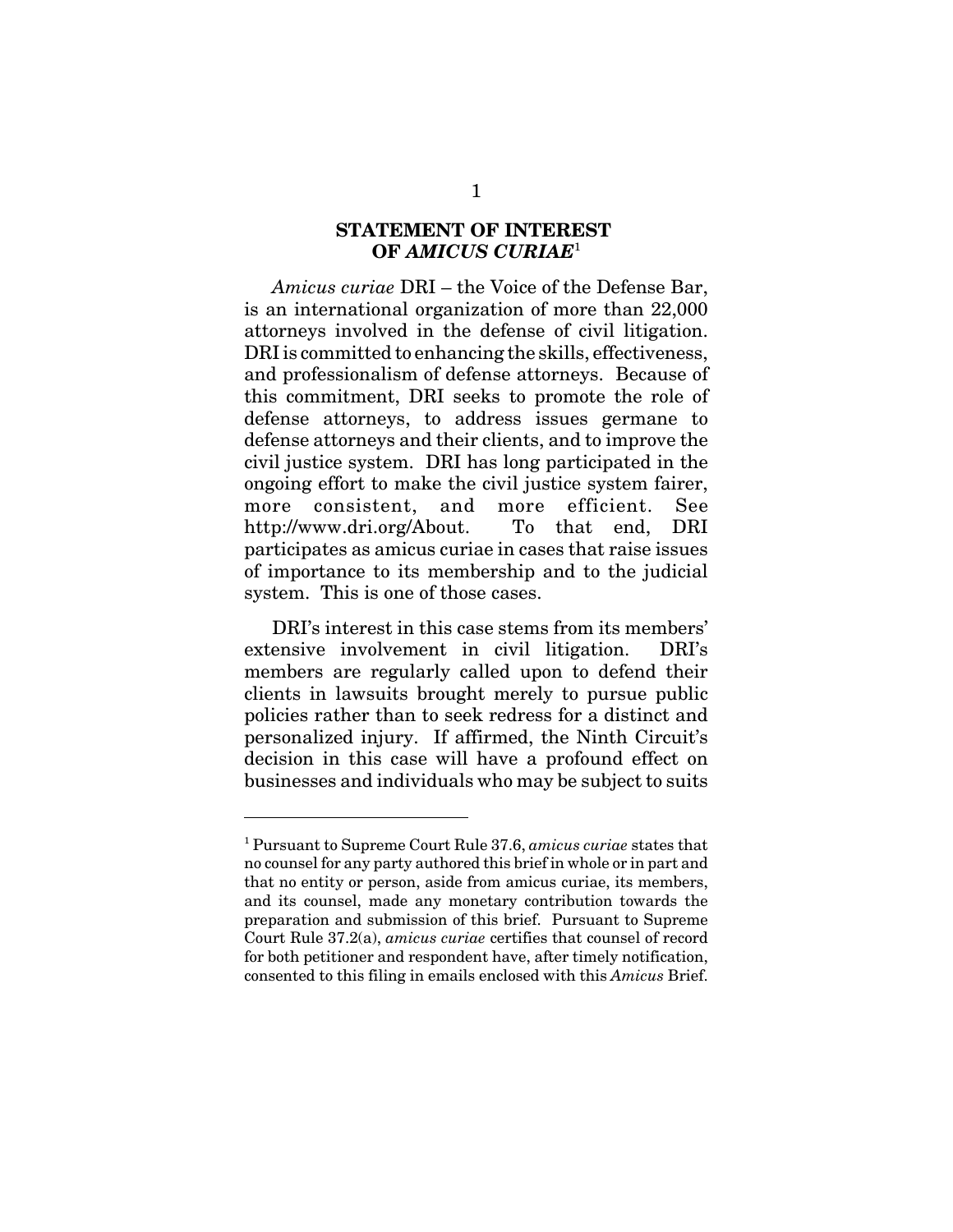brought under the Fair Credit Reporting Act, 15 U.S.C. § 1681, *et seq*., and other federal and state statutes providing for statutory damages because the decision broadens the doctrine of standing to allow the judiciary to resolve disputes in the absence of an actual injury. A decision that follows the Ninth Circuit's rationale will likely result in an increase in the filing of lawsuits by non-injured plaintiffs. DRI has a strong interest in assuring that the many federal and state statutes which confer a statutory cause of action do not provide a "back door" for uninjured litigants to obtain relief in federal court. Alteration of the standing doctrine threatens to open the floodgates of litigation in derogation of the Framers' intent to limit the jurisdiction of the judicial branch to "cases" and "controversies." This, in turn, directly affects the fair, efficient, and consistent functioning of our civil justice system and, as such, is of vital interest to the members of DRI.

The ability of plaintiffs to circumvent Article III's standing requirement and proceed in class action and other litigation absent actual injury presents an ongoing point of concern for DRI's members. The issue of standing and its outer limits is frequently studied and discussed by DRI's membership in a variety of contexts. *See*, *e.g*., Nora Coleman, et. al., Stopped Before They Start: Dismissing No-Injury Class Actions, DRI For Def. 42 (December 2010) (providing strategies for attacking standing in no-injury class actions); Brian A. Bender, et. al., A Gathering Storm: New Developments in Climate Change Litigation, DRI for Def. 50 (January 2010) (discussing noteworthy decisions involving proprietary standing and parens patriae standing); Jeffrey A. Holmstrand, Statutory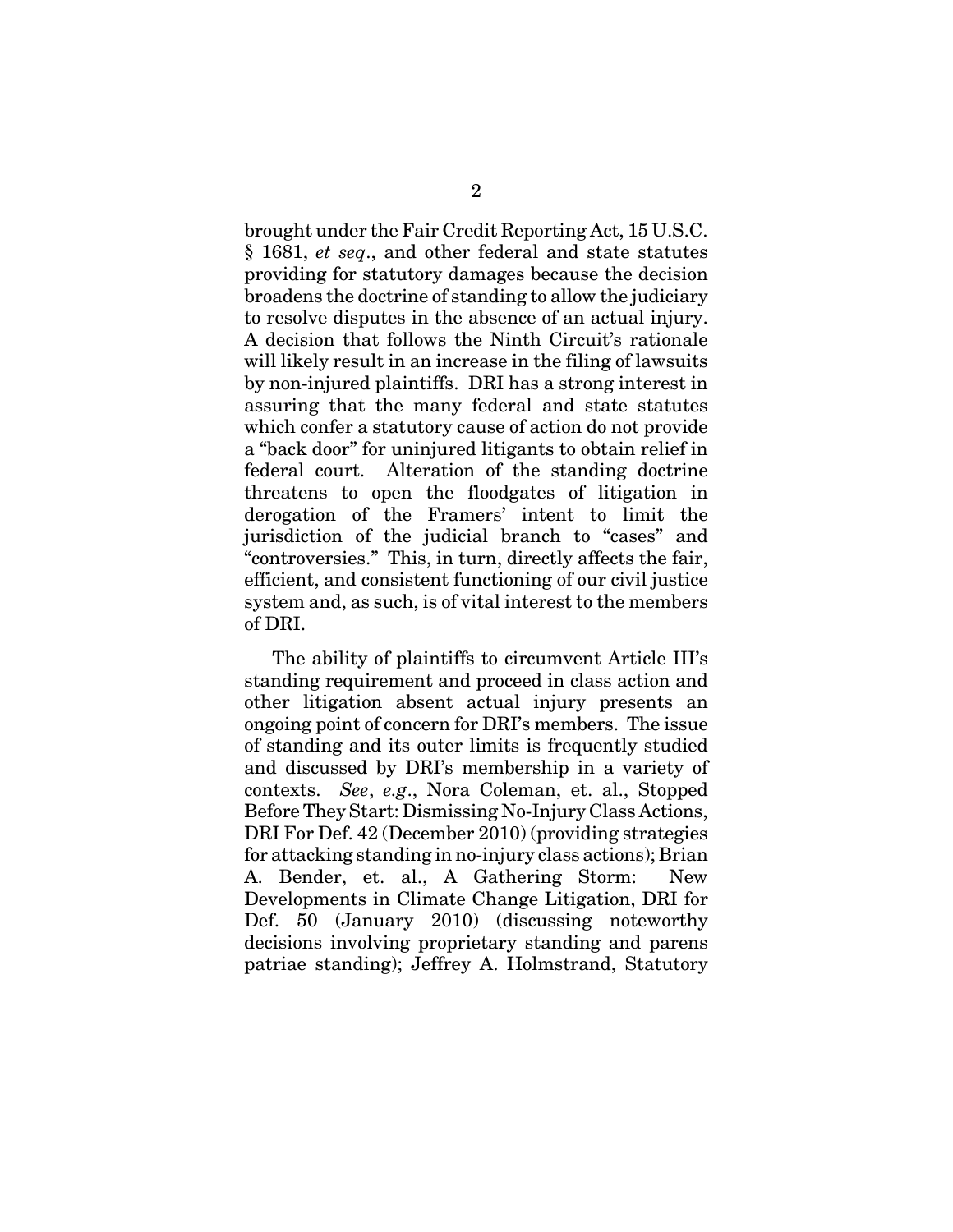Consumer Fraud Act Claims: Enforcing the Reliance Requirement, DRI For Def. 43 (October 2010) (recognizing the exponentially-broadened exposure a defendant faces as a result of statutory consumer fraud act claims brought on behalf of large numbers of people, many or most of whom did not sustain any actual injury). DRI therefore has a unique vantage point to help this Court understand the importance of proper interpretation of federal statutory damages statutes in light of the constitutionally-mandated standing requirements, not only from a legal standpoint, but also from practical and economic standpoints as well. Based on its members' extensive practical experience, DRI is uniquely suited to explain why this Court should adopt a rule which adheres to Article III standing's requirement of injury-in-fact.

#### **SUMMARY OF THE ARGUMENT**

The Ninth Circuit's decision in this case casts aside fundamental principles of Article III standing law in order to facilitate federal suits brought by plaintiffs who suffer no concrete harm. With scant legal analysis, the Ninth Circuit ruled that the "creation of a private cause of action to enforce a statutory provision implies that Congress intended the enforceable provision to create a statutory right," and that "the violation of a statutory right is usually a sufficient injury in fact to confer standing." *Robins v. Spokeo, Inc*., 742 F.3d 409, 412 (9th Cir. 2014), citing *Edwards v. First Am. Corp*., 610 F.3d 514, 517 (9th Cir. 2010). That ruling, made in the context of the Fair Credit Reporting Act, 15 U.S.C. § 1681, *et seq*., pays no heed to this Court's command that statutory language purportedly entitling any person to sue cannot abrogate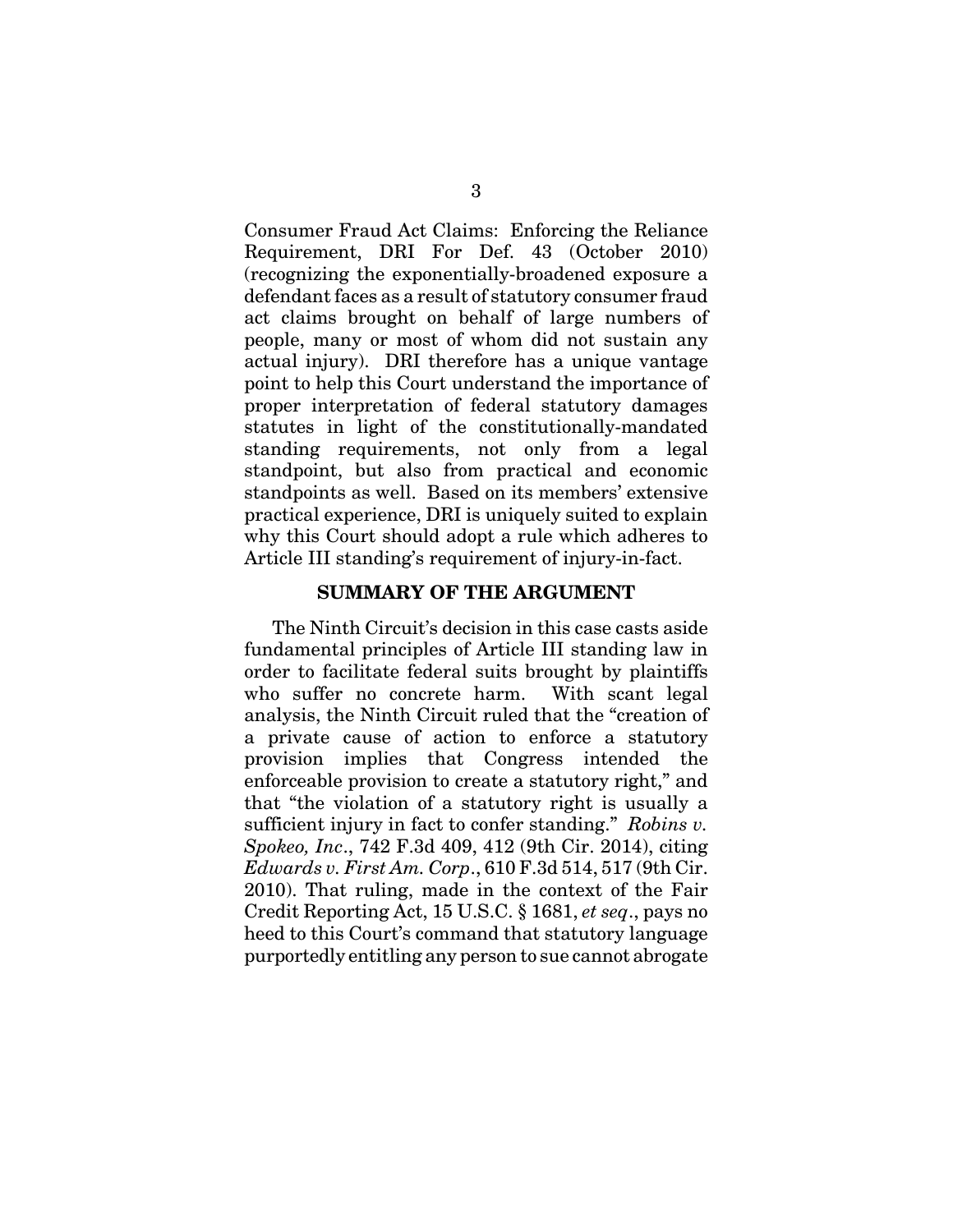constitutionally-required standing. *Allen v. Wright*, 468 U.S. 737, 750-51 (1984). The ruling also turns the three-part test for Article III standing into a singlefactor inquiry satisfied by the availability of a statutory remedy, which contradicts this Court's precedents and represents a grave misunderstanding of the standing doctrine mandated by Article III's limitation on the judiciary's power to only "cases" or "controversies." As this Court observed in *Lujan v. Defenders of Wildlife*, "[Statutory] broadening [of] the categories of injury that may be alleged in support of standing is a different matter from abandoning the requirement that the party seeking review must himself have suffered an injury." 504 U.S. 555, 578 (1992), quoting *Sierra Club v. Morton*, 405 U.S. 727, 738 (1972).

A rule allowing a plaintiff to invoke the jurisdiction of the federal court under a federal statute creating a private right of action – even though the plaintiff has suffered no concrete harm – promises to encourage others who have suffered no "actual injury" to enter federal courts through the "back door", a practice this Court has expressly disapproved. *Allee v. Medrano*, 416 U.S. 802, 828-29 (1974) (Burger, C.J., concurring). This, in turn, will undoubtedly result in the increase of costly litigation against businesses and individuals that was not intended by the Framers of the United States Constitution. Additionally, a rule excusing plaintiffs from satisfying the Article III injury-in-fact requirement undermines class certification standards. These burdens, moreover, will not be restricted to claims brought pursuant to the Fair Credit Reporting Act; the Ninth Circuit's broad standing analysis, if not reversed by this Court, will be used by opportunistic plaintiffs to bring suits under a myriad of federal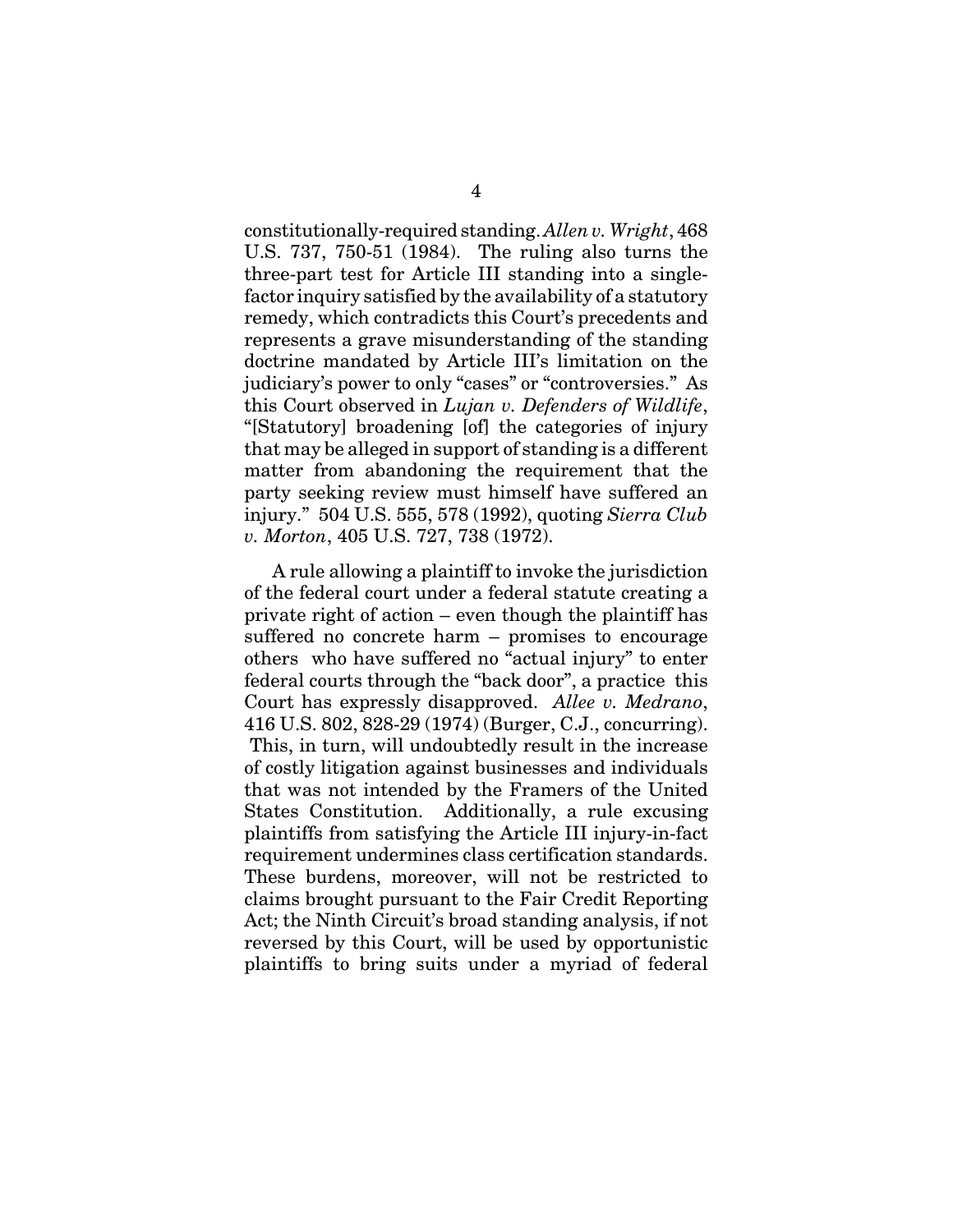statutes embracing this "no harm" approach to litigation.

The Ninth Circuit's decision should be reversed because a Congressionally-created private right of action based on a bare violation of a federal statute does not dispense with a plaintiff's requirement to establish Article III standing based upon a showing of concrete harm.

#### **ARGUMENT**

**A Congressionally-Created Private Right Of Action, Based On A Bare Violation Of A Federal Statute, Does Not Satisfy, Dispose Of, Or Otherwise Lessen A Plaintiff's Obligation To Establish Article III Standing, Including The Existence Of Actual Injury.** 

### **A. Constitutional standing is an indispensable requirement of any federal suit.**

The doctrine of standing assures that the "courts exercise power 'only in the last resort, and as a necessity,' and only when adjudication is consistent with a system of separated powers and [the dispute is one] traditionally thought to be capable of resolution through the judicial process." John G. Roberts, *Article III Limits On Statutory Standing*, 42 Duke L. R. 1219, 1223-1224 (1983), quoting *Allen v. Wright*, 468 U.S. 737, 750-51 (1984). A threshold requirement to any suit in federal court, constitutional standing is derived from Article III's limitation of the judicial power of the United States to the resolution of "Cases" and "Controversies." U.S. Constitution, art. III, § 2; *Hein v. Freedom From Religions Foundation, Inc*., 551 U.S.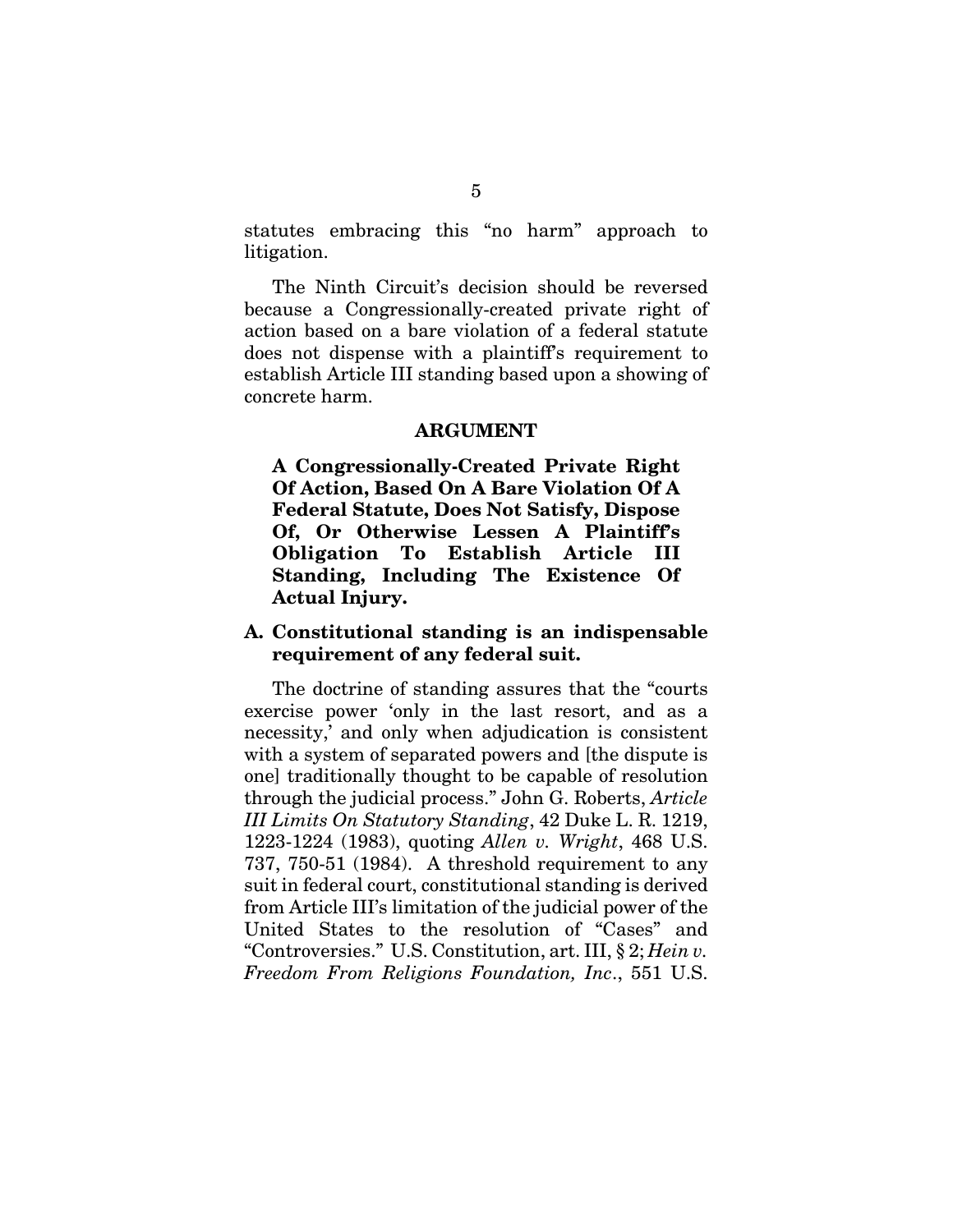587, 598 (2007); *Lujan v. Defenders of Wildlife,* 504 U.S. 555, 560 (1992); *Friends of the Earth, Inc v. Laidlaw Environmental Services*, 528 U.S. 167 (2000). It has been said that Article III requires a live contest in which to test legal differences. Felix Frankfurter, *A Note on Advisory Opinions*, 37 Harv. L. R. 1002, 1006 (1924). The issue of standing depends upon whether the party has alleged such a personal stake in the outcome of the controversy as to ensure that the dispute sought to be adjudicated will be presented in an adversary context and in a form historically viewed as capable of judicial resolution. Stated otherwise, it is incumbent upon a party to demonstrate more than just a commitment to vigorous advocacy. *Lujan, supra,* at 559-560. See also *Summers v. Earth Island Institute*, 129 S. Ct. 1142, 1148-49 (2009).

Those who seek to invoke the jurisdiction of the federal courts *must* therefore satisfy the threshold standing requirement imposed by Article III. *City of Los Angeles v. Lyons*, 461 U.S. 95 (1983). It is not optional: constitutional standing is "'the irreducible constitutional minimum' of standing." *Lujan*, *supra*, at 560. That means a plaintiff must demonstrate "a personal stake in the outcome" in order to assure the presence of concrete adverse interests which sharpens the presentation of issues necessary for the proper resolution of constitutional questions. *Lyons*, *supra*, at 101. Under such an approach, abstract injury is not enough. (*Id*.). A plaintiff must show that she sustained or is immediately in danger of sustaining some direct injury as a result of the challenged official conduct and the injury or threat of injury must be both real and immediate, not conjectural or hypothetical. (*Id*. at 102). The plaintiff must also demonstrate that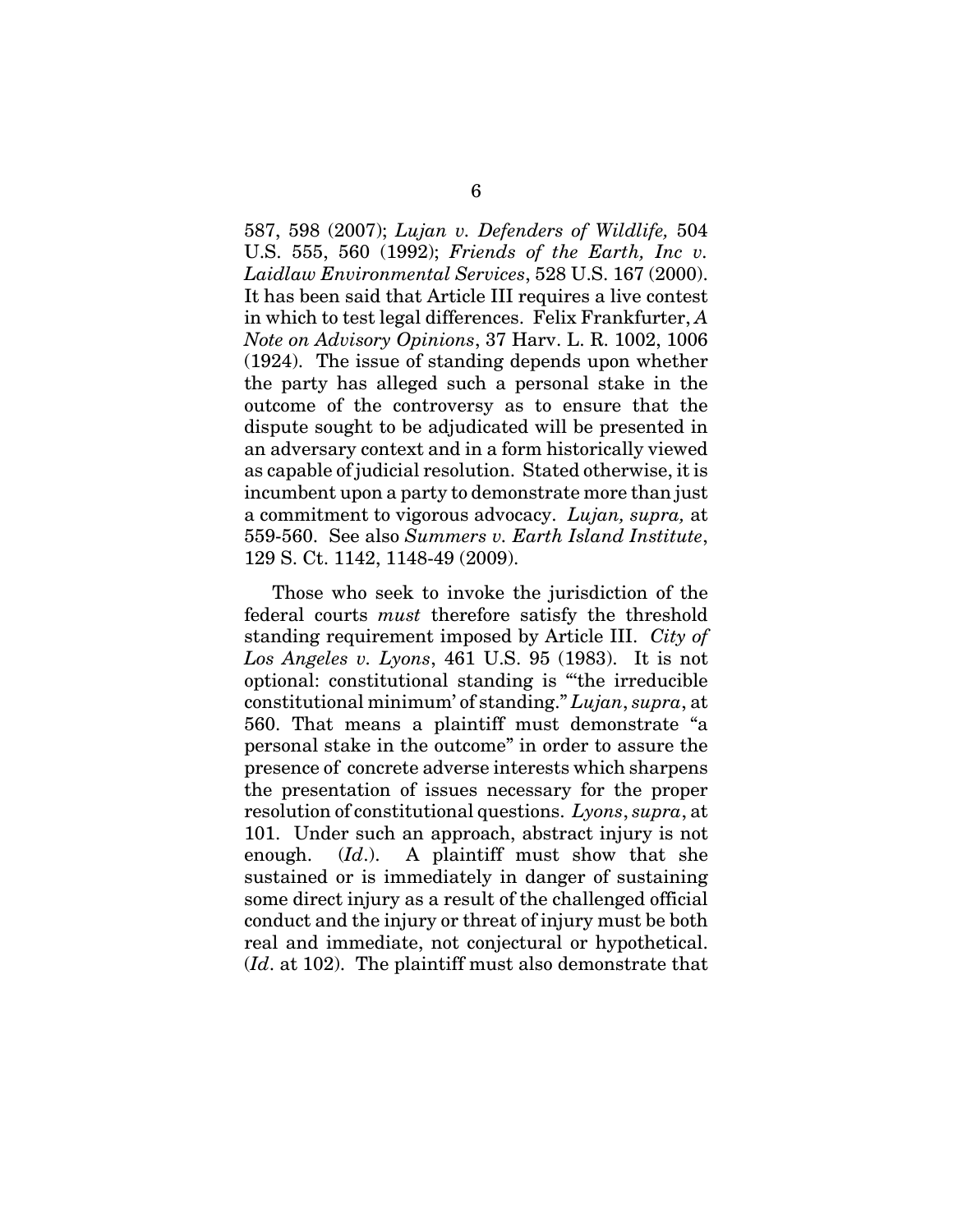the injury will likely be redressed by a favorable decision. *Friends of the Earth v. Laidlaw Environmental Services*, *supra*, at 180-81.

### **B. The mere violation of a statutory right does not satisfy constitutional standing absent a concrete,** *de facto* **harm.**

Statutory standing pursuant to the Fair Credit Reporting Act or some other federal statute does not dispense with the requirement that a plaintiff also possess constitutional standing under Article III. *Loren v. Blue Cross & Blue Shield of Mich*., 505 F.3d 598, 606-07 (6th Cir. 2007). As this Court has previously recognized, "Congress 'cannot erase Article III's standing requirements by statutorily granting the right to sue to a plaintiff who would not otherwise have standing.'" *Raines v. Byrd*, 521 U.S. 811, 820 n. 3 (1997), citing *Gladstone, Realtors v. Village of Bellwood*, 441 U.S. 91, 100 (1979). This Court made this point perhaps even clearer when it said:

Congress may grant an express right of action to persons who otherwise would be barred by prudential standing rules. Of course, Art. III's requirement remains: the plaintiff must still allege a distinct and palpable injury to himself, even if it is an injury shared by a large class of other possible litigants.

*Warth v. Seldin*, 422 U.S. 490, 501 (1975).

In an improper interpretation of *Warth*, the Ninth Circuit in this case held that the "creation of a private cause of action to enforce a statutory provision implies that Congress intended the enforceable provision to create a statutory right," 742 F.3d at 412, and that "the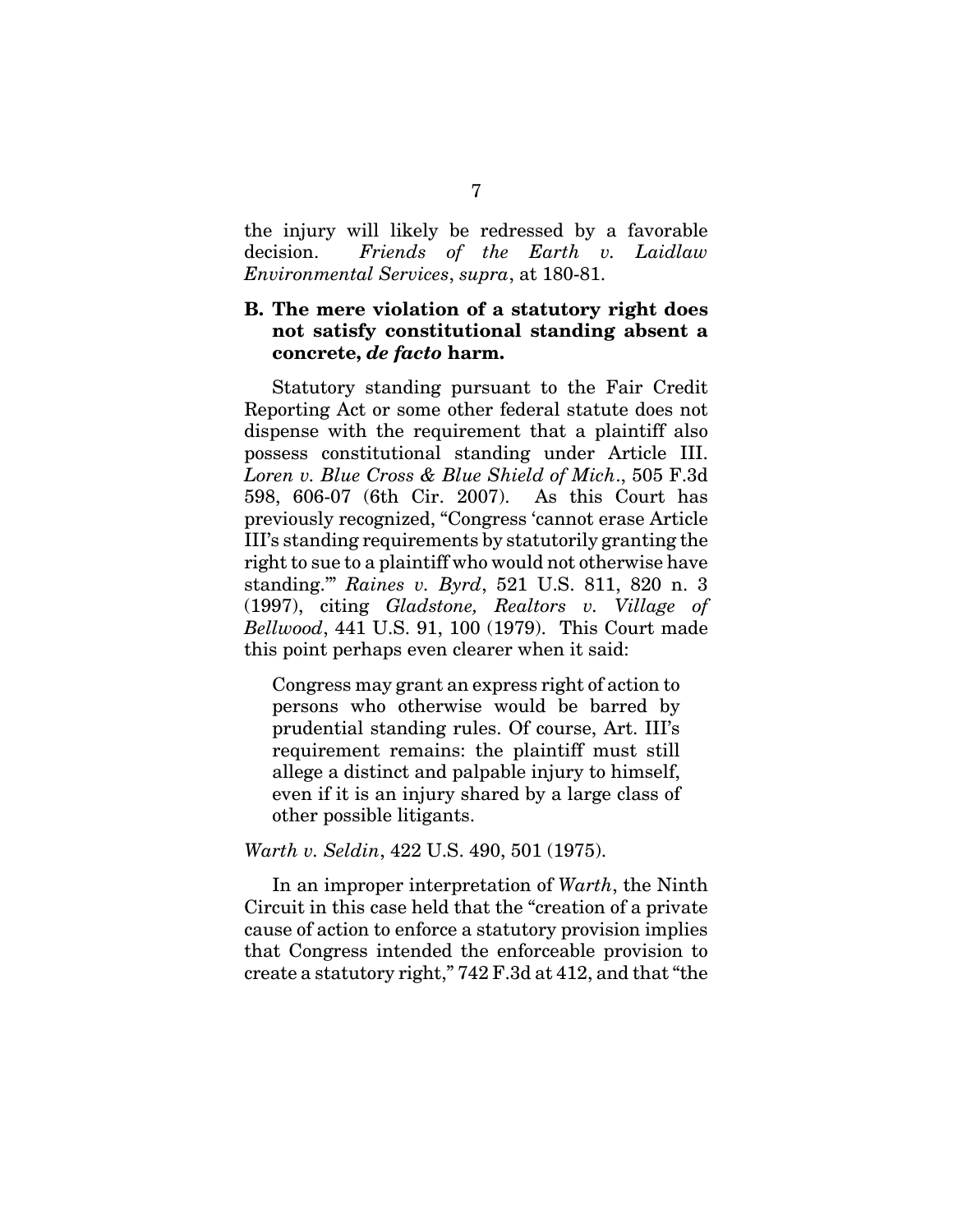violation of a statutory right is usually sufficient injury in fact to confer standing." *Id*. (citing *Edwards v. First Am. Corp*., 610 F.3d 514, 517 (9th Cir. 2010)). This was not what *Warth* concluded. *Warth* merely noted that the "injury required by Art[icle] III *may* exist solely by virtue of statutes creating legal rights, the invasion of which creates standing." 422 U.S. at 500 (emphasis added). *Warth* in no way held that constitutional standing was synonymous with statutory standing so that the latter dispenses with the need to establish the former. But this is exactly what the Ninth Circuit concluded. Specifically, the Ninth Circuit reasoned that because "the statutory cause of action does not require a showing of actual harm when a plaintiff sues for willful violations[,]" actual harm was unnecessary to establish injury in fact. 742 F.3d at 412. In so ruling, the Ninth Circuit recognized that its analysis essentially turns the three-part test for Article III standing – which requires a showing of causation and redressability – into a single-factor inquiry satisfied by the availability of a statutory remedy. *Id*. at 414. Departing from this Court's jurisprudence, the Ninth Circuit rationalized that "[w]hen the injury in fact is the violation of a statutory right that we inferred from the existence of a private cause of action, causation and redressability will usually be satisfied." *Id*.

This ruling should be reversed. As this Court made clear in *Lujan v. Defenders of Wildlife*, the language from *Warth* cited by the Ninth Circuit simply means that the violation of a statutory right might satisfy Article III standing, but *only if* the statutory violation has caused a concrete, *de facto* injury independent of the statute. *Lujan*, 504 U.S. at 578 ("Whether or not the principle set forth in *Warth* can be extended beyond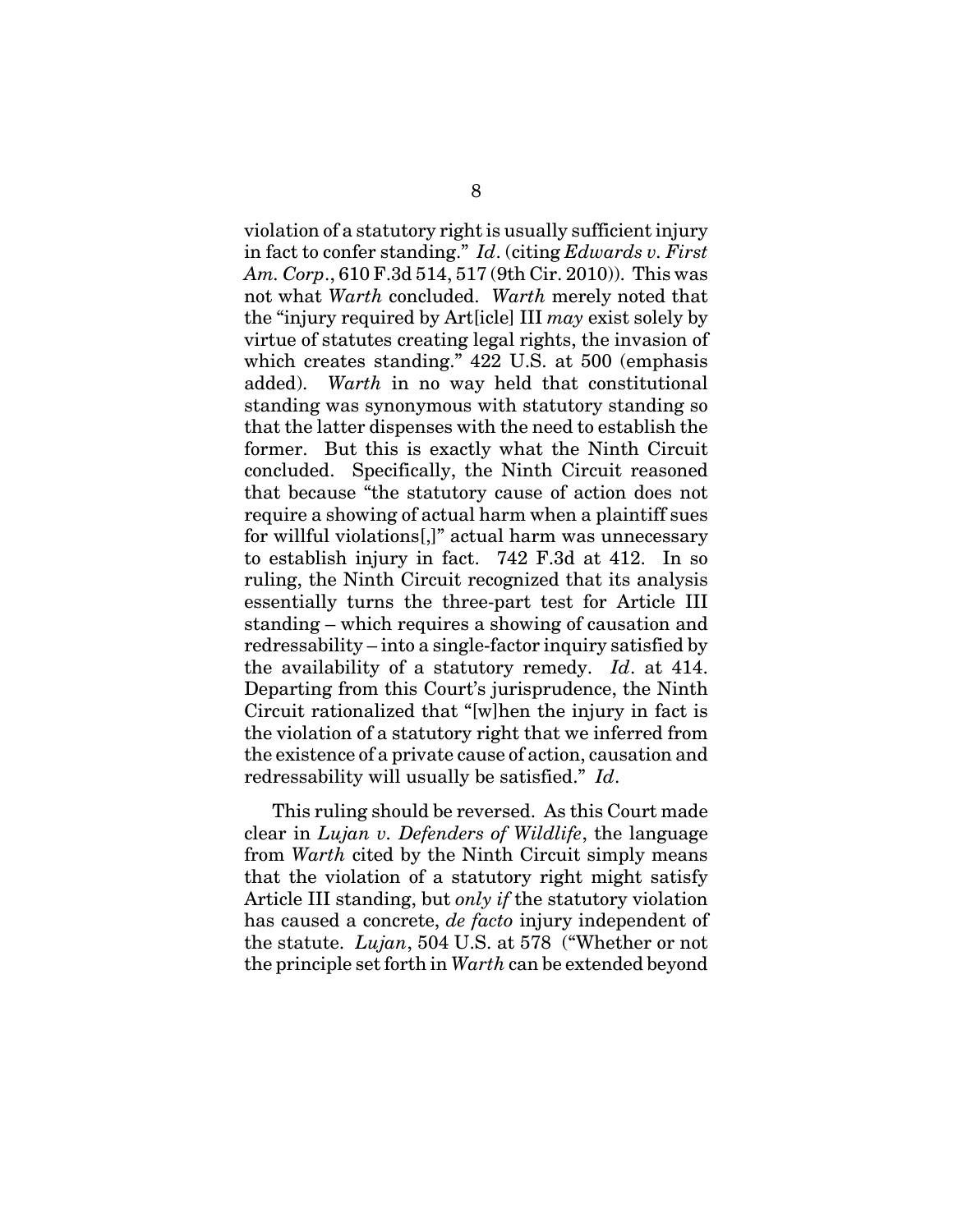that distinction, it is clear that in suits against the Government, at least, the concrete injury requirement must remain."). See also *Sierra Club v. Morton*, 405 U.S. 727, 738 (1972) ("But [statutory] broadening [of] the categories of injury that may be alleged in support of standing is a different matter from abandoning the requirement that the party seeking review must himself have suffered an injury."). In short, while Congress can authorize a private right of action based on a bare violation of a federal statute, it cannot circumvent Article III's requirement of actual injury.

Reversing the Ninth Circuit's decision in this case comports with other circuits that have properly addressed the issue in the context of other federal statutes authorizing a private right of action. Over a decade ago, the Third Circuit held that plaintiffs must allege actual injury – not just a statutory violation of the Lanham Act, 15 U.S.C. § 1051, *et seq*., - in order to establish Article III standing. *Joint Stock Soc'y v. UDV North America*, 266 F.3d 164, 176 (3d Cir. 2001). Similarly, the Third Circuit has held, in the context of the Fair Housing Act, that "[t]he fact that a housing organization is able to show that a particular advertisement violates the [Fair Housing] Act is not sufficient to satisfy the requirements of Article III; a violation of the Act does not automatically confer standing on any plaintiff, even one who holds the status of a private attorney general." *Fair Housing Council of Suburban Philadelphia v. Main Line Times*, 141 F.3d 439, 443-444 (3d Cir. 1998). The Second Circuit reached a like result, refusing to allow a claim under ERISA to proceed absent actual injury. *Kendall v. Employees Retirement Plan of Avon Prods*., 561 F.3d 112, 121 (2d Cir. 2009). Most recently, the Fourth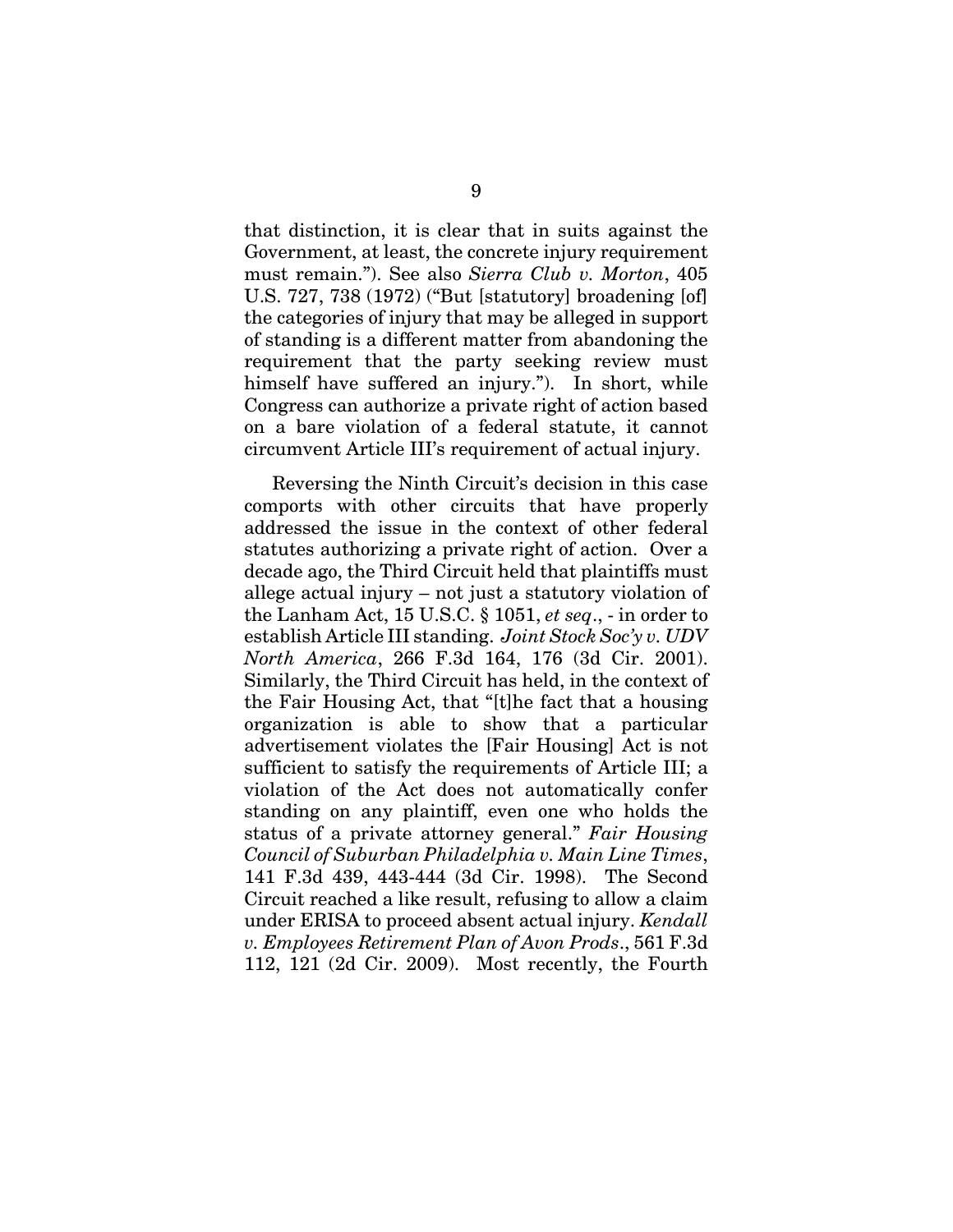Circuit held (again in the context of an ERISA action) that the mere violation of a statutory right does not satisfy Article III's standing requirement of an actual, concrete injury. *David v. Alphin*, 704 F.3d 327, 338-39 (4th Cir. 2013).

The standing doctrine is a critical element of the separation-of-powers principle, which is fundamental to the protection of our liberty. *DaimlerChrysler Corp. v. Cuno*, 547 U.S. 332, 340-342 (2006). Under the doctrine of the separation of powers, each branch of government has powers that belong to it and cannot be transferred to another branch of government. The doctrine of standing recognizes and honors those bounds. When a court erodes Article III's standing requirement by permitting a suit to proceed based on a bare statutory violation – even though the plaintiff does not have an actual injury, on the theory that the statutory violation alone confers standing -- it strips Article III of its power and upsets the equilibrium among the separate branches of government. That is exactly what the Ninth Circuit did in this case when it held that standing is demonstrated whenever there is a "violation of a statutory right[.]" 742 F.3d at 412. By conflating the constitutionally-derived standing requirement with the statutory right, the Ninth Circuit adopted a rule that essentially granted the Legislature the power to expand the judicial power. This cannot be allowed to stand.

#### **C. Public policy considerations support a reversal.**

The FCRA is not the only federal statute embracing this "no harm" approach to litigation. From the Telephone Consumer Protection Act to the Real Estate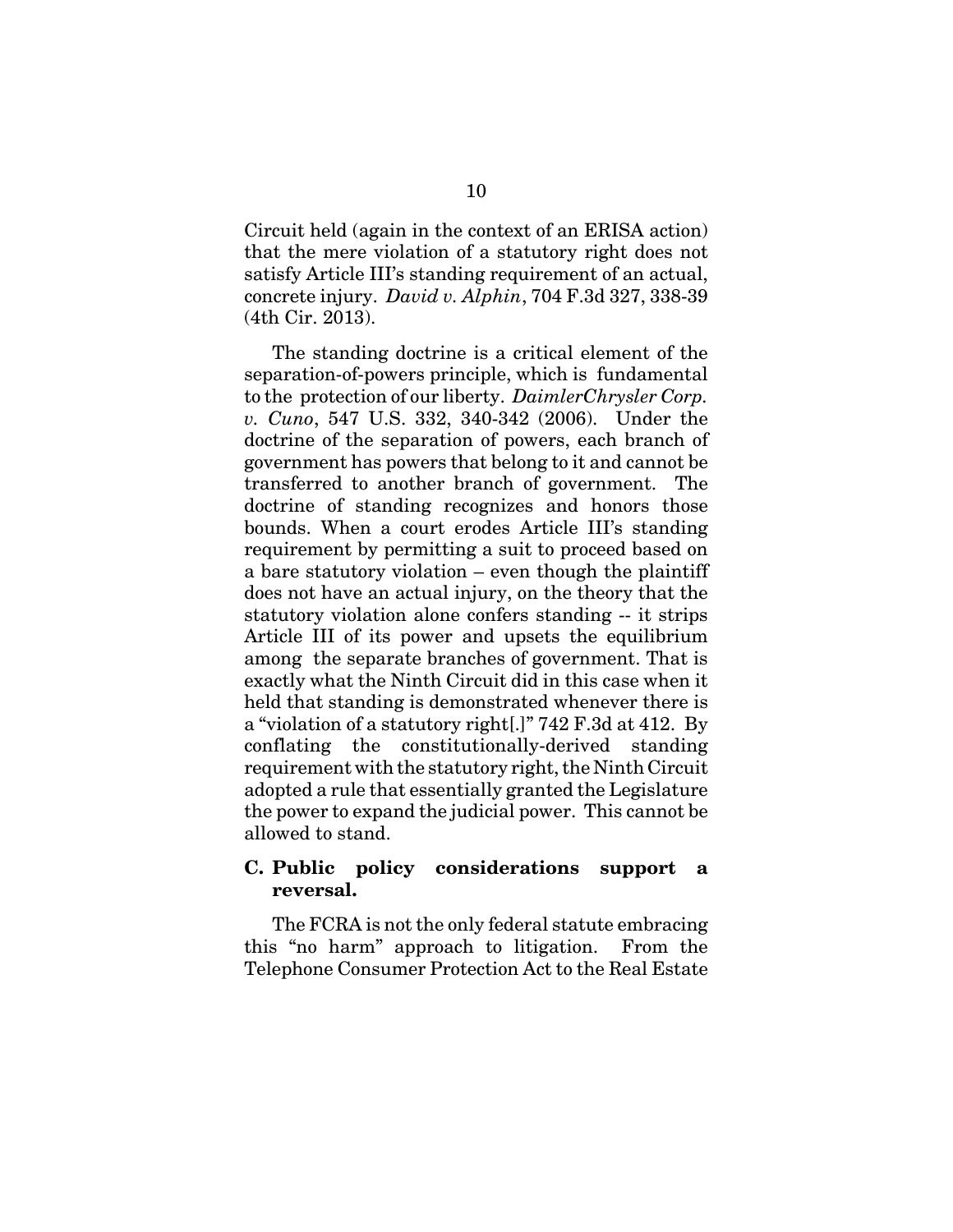Settlement Procedures Act to the Truth in Lending Act, Congress has authorized suits based on a mere statutory violation. For example, the Telephone Consumer Protection Act, 47 U.S.C. § 227(3), allows a private right of action with an alternative-damages provision. Similarly, the Real Estate Settlement Procedures Act, 12 U.S.C. § 2607, prohibits kickbacks in certain mortgage-loan transactions. The Truth in Lending Act, 15 U.S.C. § 1640, contains an alternativedamages provision that has been interpreted to allow a consumer to bring a claim and receive damages upwards of \$500,000 without any showing of actual injury or damages. *See, e.g*., *Gambardella v. G. Fox & Co*., 716 F.2d 104 (2d Cir. 1983); *Purtle v. Eldridge Auto Sales, Inc*., 91 F.3d 797 (6th Cir. 1996). Accordingly, this Court's decision may be used as a roadmap in suits well beyond those brought under the FCRA. Paul A. Scrudato, *et al*., *No Injury? No Prolem.*, Product Liability & Mass Torts Blog (May 31, 2015) (noting that since the Ninth Circuit's decision in this case, 29 FCRA class actions were filed in the first four months of 2014). Specifically, this Court's decision will impact suits brought under approximately fifteen federal statutes permitting suits based on mere statutory violations alone. *See, e.g*., 15 U.S.C. § 1692 (Fair Debt Collection Practices Act); 29 U.S.C. § 1854 (Migrant and Seasonal Agricultural Worker Protection Act); 15 U.S.C. § 1693m(a)(2) (Electronic Funds Transfer Act); 12 U.S.C. § 4907 (Homeowners Protection Law); 15 U.S.C. § 1681, *et. seq*. (Fair and Accurate Credit Transactions Act).

These legislatively-conferred statutory suits can be brought through any of a number of means, but are typically brought in the form of a class action, as in this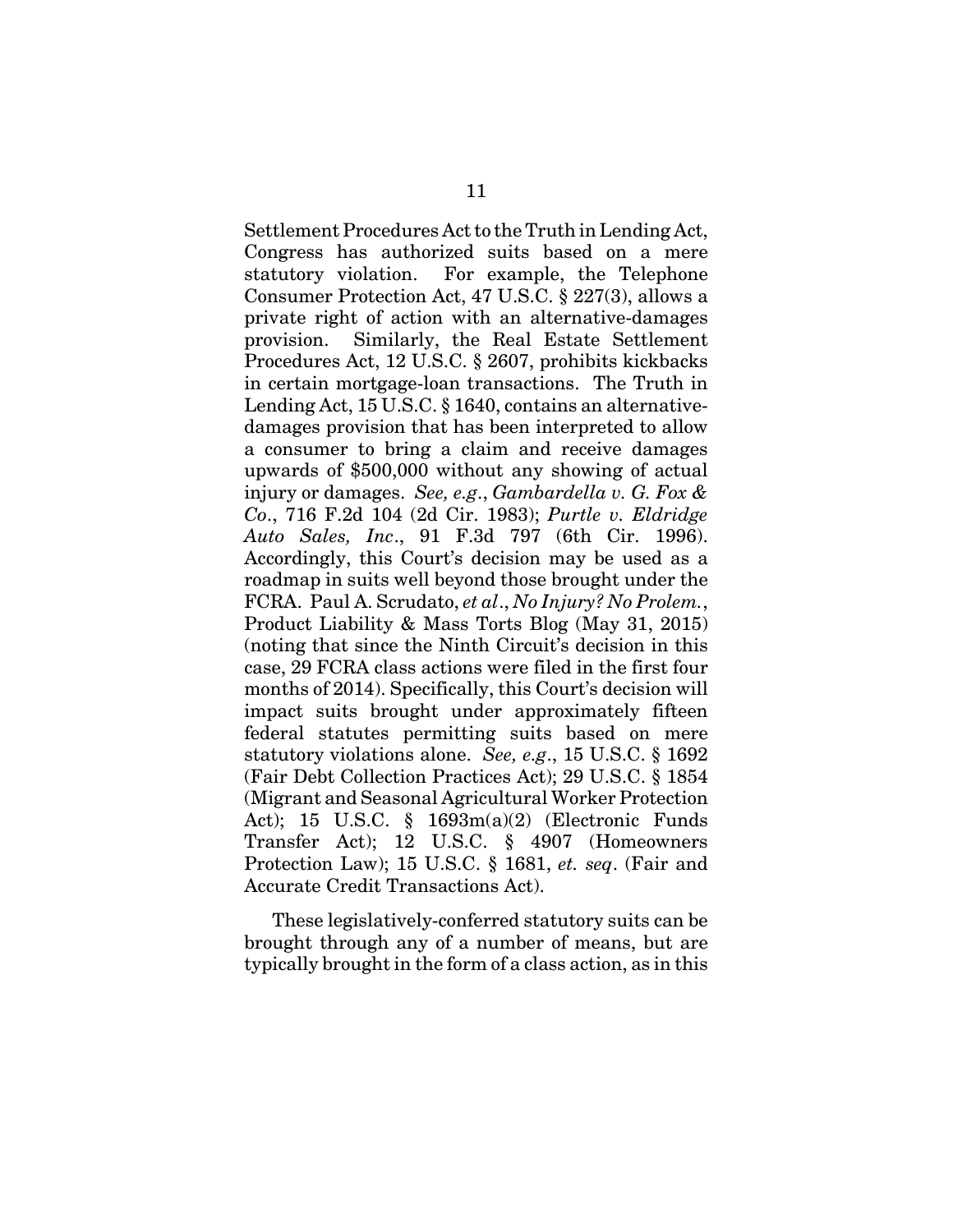case. "The impact of federal statutes that allow the award of statutory damages for violations that cause no harm is exponentially multiplied by the class-action mechanism of Federal Rule of Civil Procedure 23." Michael O'Neil, Privacy and Surveillance Legal Issues, Leading Lawyers on Navigating Changes in Security Program Requirements and Helping Clients Prevent Breaches – The Transformation of the "Right to Privacy" and its Unintended Liability Consequences, 2014 WL 10441, \*6 (Aspatore Jan. 2014).

This is so because relaxation of the standing requirement broadens dramatically the composition of a class litigating a violation of the FCRA or other similar "no harm" statute.<sup>2</sup> This, in turn, dramatically increases the expense of defending a class action.<sup>3</sup> Absent a reversal by this Court, defendants may be forced to make payouts to hundreds or even thousands of unharmed class members. In addition, due to the violation of some statutory standard, a non-injured

<sup>&</sup>lt;sup>2</sup> The broadening of class composition in this fashion has been the topic of much conversation in recent times, particularly in light of widespread data breaches where class plaintiffs have not been subjected to fraudulent charges or other injury. Tracy A. Roman, *Stretching – And Straining – The Concept of 'Injury'*, Law360, New York (Feb. 4. 2015).

<sup>3</sup> Even before the Ninth Circuit's decision in this case, the attendant costs of a major lawsuit could sound the death knell for new companies and those suffering under today's current economic climate. Bradley J. Bondi, *Facilitating Economic Recovery and Sustainable Growth Through Reform of the Securities Class-Action System: Exploring Arbitration as an Alternative to Litigation*, 33 Harv. J. L. & Pub. Pol'y 607, 612 (Spring 2010).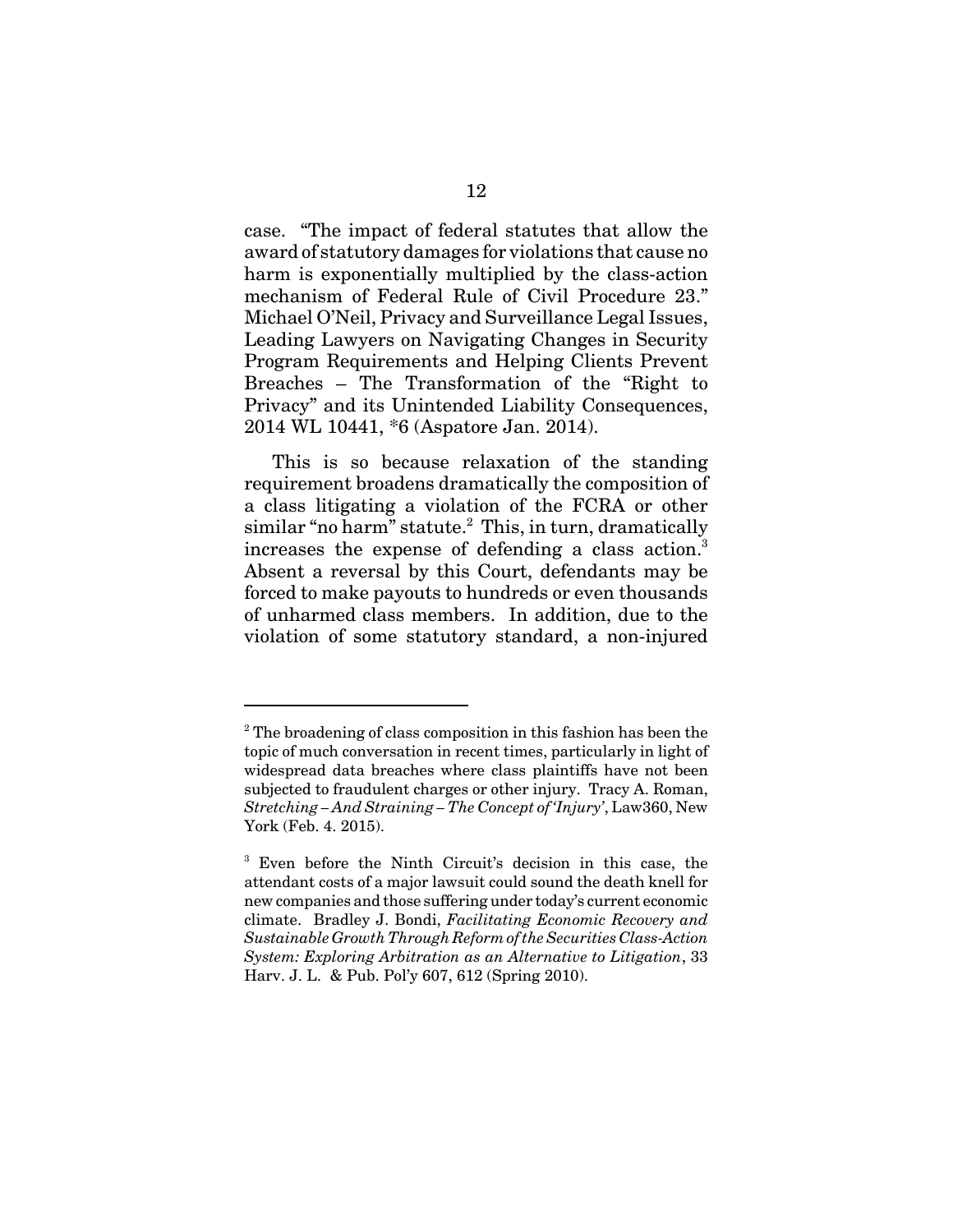plaintiff might be deemed a "prevailing party" entitled to attorney fees.

The unwarranted economic burden this imposes on defendants cannot be overstated. As one legal scholar noted, "aggregated statutory damages claims can result in absurd liability exposure in the hundreds of millions – or even billions – of dollars on behalf of a class whose actual damages are often nonexistent." Sheila B. Scheuerman, Due Process Forgotten: The Problem of Statutory Damages and Class Actions, 74 Mo. L. Rev. 103, 104 (Winter 2009). Stated another way, a class judgment based on a statutory damages claim can have an "annihilating effect" on a defendant. *O'Neil*, *supra*, at \*6. Defendants, unwilling to roll the dice, are placed under intense pressure to settle, even if an adverse judgment seems "improbable." See *Thorogood v. Sears, Roebuck and Co*., 547 F.3d 742, 745 (7th Cir. 2008); *Matter of Rhone-Poulenc Rorer, Inc*., 51 F.3d 1293, 1298 (7th Cir. 1995). See also Barry F. McNiel, *et. al*., *Mass Torts and Class Actions: Facing Increased Scrutiny*, 167 F.R.D. 483, 489-90 (updated 8/5/96). A relaxation of the standing requirement will only exacerbate these problems and proliferate more of these "blackmail settlements." *Rhone*, *supra* at 1298, citing Henry J. Friendly, *Federal Jurisdiction: A General View* 120 (1973).

Congress acts properly to create a statutory cause of action to incentivize defendants to conform their conduct to the law. But litigation brought by entrepreneurial class action attorneys attempting to serve as private attorneys general in lieu of the federal government harms the civil justice system, both because it creates enormous litigation costs with no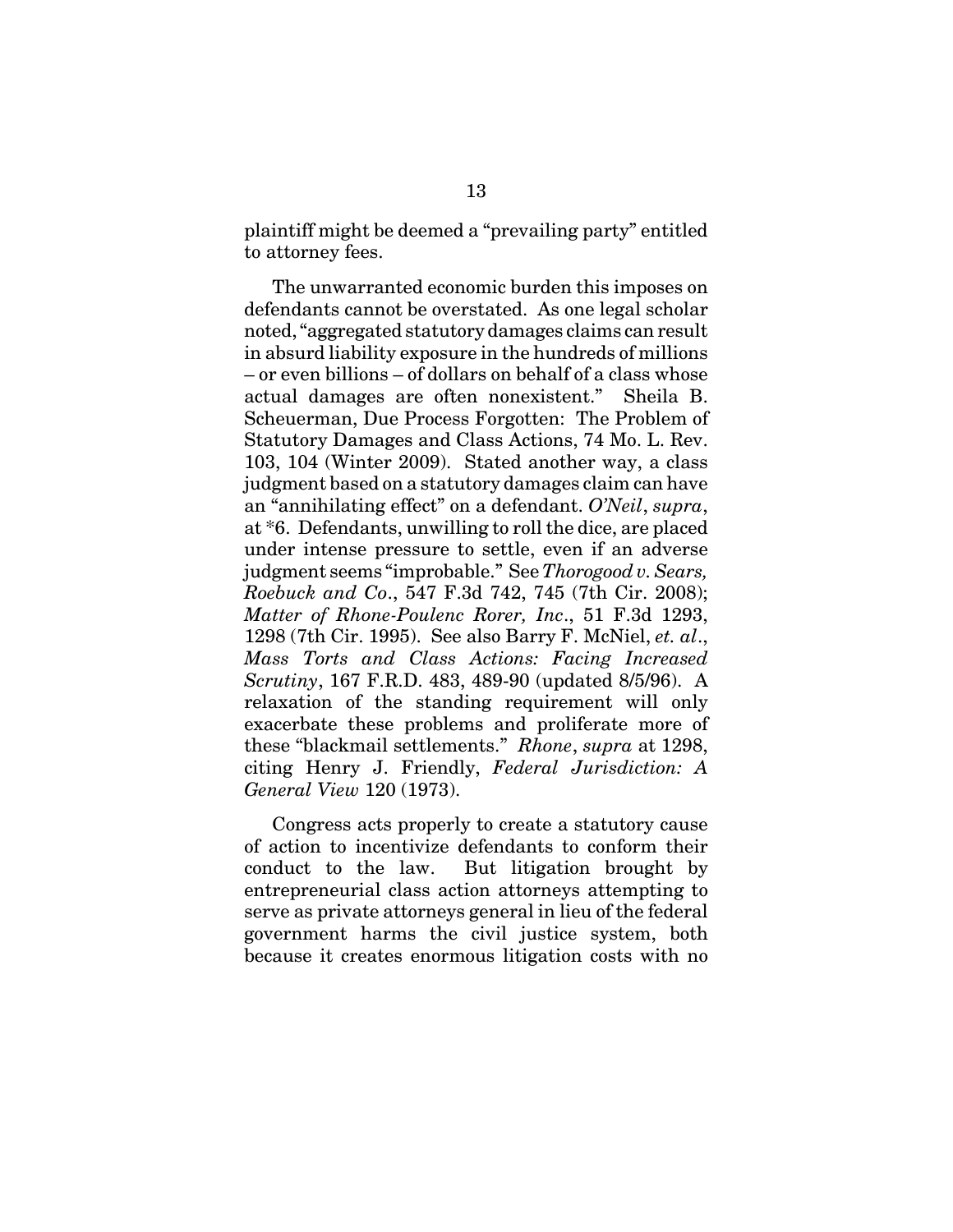attendant benefit and because it destabilizes the carefully-calibrated equilibrium between the political branches of government and the judiciary. By limiting suits to the constitutional framework of a "case" or "controversy," standing assures that corporations and individuals will not be subject to academic litigation where the complaining party has suffered no real injury. Careful adherence to the standing doctrine also guards against plaintiff attorneys, and particularly class action attorneys, receiving exorbitant fees that may put a corporation out of business for a statutory violation unaccompanied by any cognizable injury.

#### **CONCLUSION**

For the foregoing reasons, the Court should reverse the decision below.